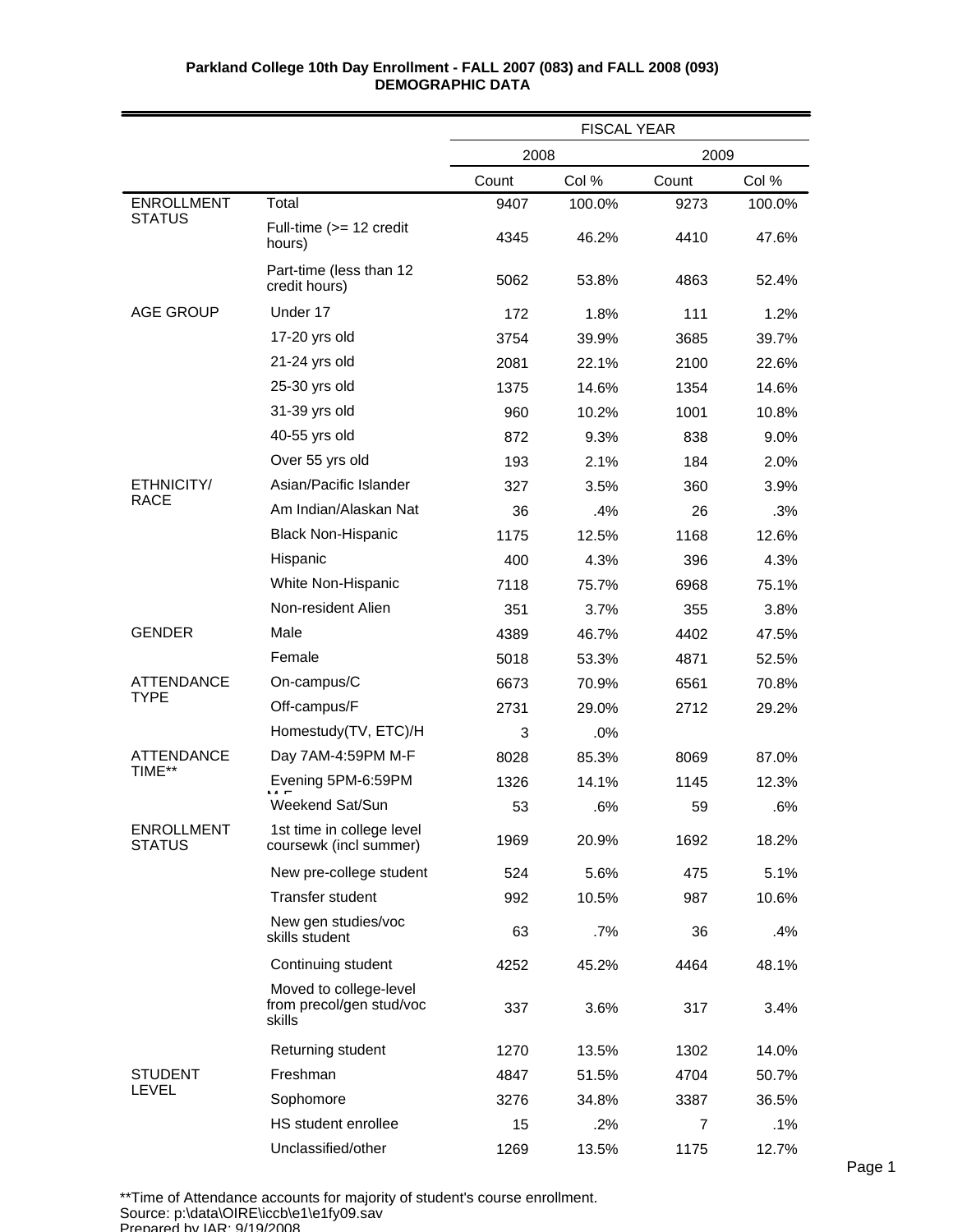|                                       |                                                              | <b>FISCAL YEAR</b> |        |       |        |
|---------------------------------------|--------------------------------------------------------------|--------------------|--------|-------|--------|
|                                       |                                                              | 2008               |        | 2009  |        |
|                                       |                                                              | Count              | Col %  | Count | Col %  |
| <b>RESIDENCY</b>                      | In-district                                                  | 6757               | 71.8%  | 6758  | 72.9%  |
|                                       | Out-of-district                                              | 2221               | 23.6%  | 2089  | 22.5%  |
|                                       | State correct Inst                                           | 1                  | .0%    |       |        |
|                                       | Out-of-stat                                                  | 121                | 1.3%   | 102   | 1.1%   |
|                                       | Foreign Country                                              | 307                | 3.3%   | 324   | 3.5%   |
| <b>STUDENT</b>                        | Prepare for transfer                                         | 550                | 5.8%   | 463   | 5.0%   |
| <b>INTENT</b>                         | Improve skills for present<br>job                            | 118                | 1.3%   | 99    | 1.1%   |
|                                       | Prepare for job<br>immediately after com<br>college          | 524                | 5.6%   | 468   | 5.0%   |
|                                       | Prepare for GED/improve<br>basic ac skills                   | 24                 | .3%    | 17    | .2%    |
|                                       | Personal interest - not<br>career oriented                   | 145                | 1.5%   | 152   | 1.6%   |
|                                       | Other or unknown                                             | 8046               | 85.5%  | 8074  | 87.1%  |
| <b>ENROLLMENT</b><br><b>OBJECTIVE</b> | Complete one or several<br>courses                           | 3194               | 34.0%  | 2919  | 31.5%  |
|                                       | Complete a Certificate                                       | 410                | 4.4%   | 503   | 5.4%   |
|                                       | Complete Assoc degree                                        | 5803               | 61.7%  | 5851  | 63.1%  |
| <b>TRANSFER</b>                       | NOT planning transfer                                        | 8724               | 92.7%  | 8699  | 93.8%  |
| <b>PLANS</b>                          | YES, planning transfer                                       | 683                | 7.3%   | 574   | 6.2%   |
| <b>JTPA</b>                           | All other                                                    | 9407               | 100.0% | 9273  | 100.0% |
| <b>HIGHEST DEG</b>                    | Assoc Deg/A                                                  | 181                | 1.9%   | 156   | 1.7%   |
| <b>EARNED</b>                         | Bachelor Deg/B                                               | 300                | 3.2%   | 295   | 3.2%   |
|                                       | Certificate/C                                                | 73                 | .8%    | 75    | .8%    |
|                                       | Doctoral/D                                                   | 18                 | .2%    | 16    | .2%    |
|                                       | GED/G                                                        | 214                | 2.3%   | 182   | 2.0%   |
|                                       | High School Dip/H                                            | 6100               | 64.8%  | 6042  | 65.2%  |
|                                       | Master Deg/M                                                 | 105                | 1.1%   | 81    | .9%    |
|                                       | None/N                                                       | 109                | 1.2%   | 117   | 1.3%   |
|                                       | Other/O                                                      | 105                | 1.1%   | 172   | 1.9%   |
|                                       | First Prof (Dental,<br>Law,etc)/P                            | $\overline{7}$     | .1%    | 4     | .0%    |
|                                       | Passed one college-level<br>course but did not<br>graduate/S | 633                | 6.7%   | 662   | 7.1%   |
|                                       | Unknown/U                                                    | 1562               | 16.6%  | 1471  | 15.9%  |
| <b>ATHLETIC AID</b>                   | No Financial Assistance                                      | 9229               | 98.1%  | 9088  | 98.0%  |
|                                       | Scholarship Athlete                                          | 178                | 1.9%   | 185   | 2.0%   |

\*\*Time of Attendance accounts for majority of student's course enrollment.

Source: p:\data\OIRE\iccb\e1\e1fy09.sav Page 2 Page 2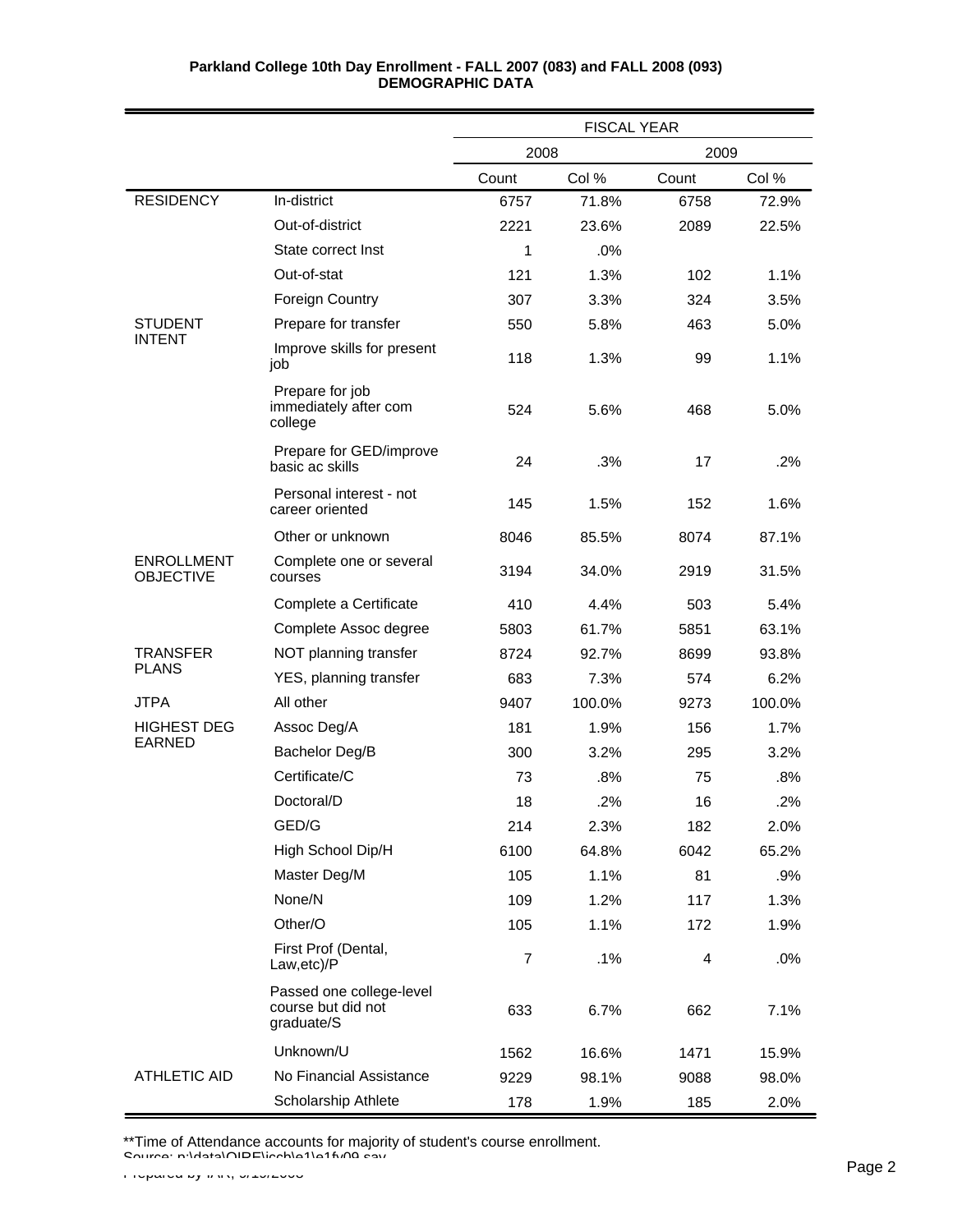|                                 |                           | <b>FISCAL YEAR</b> |        |       |        |
|---------------------------------|---------------------------|--------------------|--------|-------|--------|
|                                 |                           | 2008               |        | 2009  |        |
|                                 |                           | Count              | Col %  | Count | Col %  |
| <b>SPORT</b>                    | Not a Scholarship Athlete | 9229               | 98.1%  | 9088  | 98.0%  |
| <b>W/ATHLETIC</b><br><b>AID</b> | <b>Basketball</b>         | 31                 | .3%    | 26    | .3%    |
|                                 | Baseball (not soft)       | 29                 | .3%    | 36    | .4%    |
|                                 | All other sports          | 118                | 1.3%   | 123   | 1.3%   |
|                                 | Total                     | 9407               | 100.0% | 9273  | 100.0% |

\*\*Time of Attendance accounts for majority of student's course enrollment. Source: p:\data\OIRE\iccb\e1\e1fy09.sav

Prepared by IAR; 9/19/2008

# **Parkland College 10th Day Enrollment - FALL 2007 (083) and FALL 2008 (093) RESIDENCY DATA**

|               |               |                | <b>FISCAL YEAR</b> |                |       |
|---------------|---------------|----------------|--------------------|----------------|-------|
|               |               | 2008           |                    | 2009           |       |
|               |               | Count          | Col %              | Count          | Col % |
|               | Adams         | 5              | .1%                | 6              | .1%   |
| <b>COUNTY</b> | Alexander     | $\overline{2}$ | .0%                | $\overline{2}$ | .0%   |
|               | <b>Bond</b>   | $\overline{c}$ | .0%                | 1              | .0%   |
|               | Boone         | 3              | .0%                | 5              | .1%   |
|               | <b>Brown</b>  |                |                    | $\mathbf{1}$   | .0%   |
|               | <b>Bureau</b> | 14             | .1%                | 10             | .1%   |
|               | Calhoun       | $\overline{c}$ | .0%                | $\overline{2}$ | .0%   |
|               | Carroll       | 3              | .0%                | $\overline{c}$ | .0%   |
|               | Cass          | 4              | .0%                | $\overline{4}$ | .0%   |
|               | Champaign     | 5246           | 55.8%              | 5243           | 56.5% |
|               | Christian     | 11             | .1%                | 14             | .2%   |
|               | Clark         | 6              | .1%                | $\overline{7}$ | .1%   |
|               | Clay          | $\overline{2}$ | .0%                |                |       |
|               | Clinton       | 1              | .0%                | 5              | .1%   |
|               | Coles         | 28             | .3%                | 34             | .4%   |
|               | Cook          | 809            | 8.6%               | 733            | 7.9%  |
|               | Crawford      | 12             | .1%                | $\overline{7}$ | .1%   |
|               | Cumberland    | $\overline{7}$ | .1%                | 11             | .1%   |
|               | De Kalb       | $\overline{7}$ | .1%                | 9              | .1%   |
|               | De Witt       | 104            | 1.1%               | 88             | .9%   |
|               | Douglas       | 359            | 3.8%               | 358            | 3.9%  |
|               | Du Page       | 89             | .9%                | 64             | .7%   |
|               | Edgar         | 28             | .3%                | 26             | .3%   |
|               | Edwards       | 3              | .0%                | $\overline{2}$ | .0%   |
|               | Effingham     | 29             | .3%                | 38             | .4%   |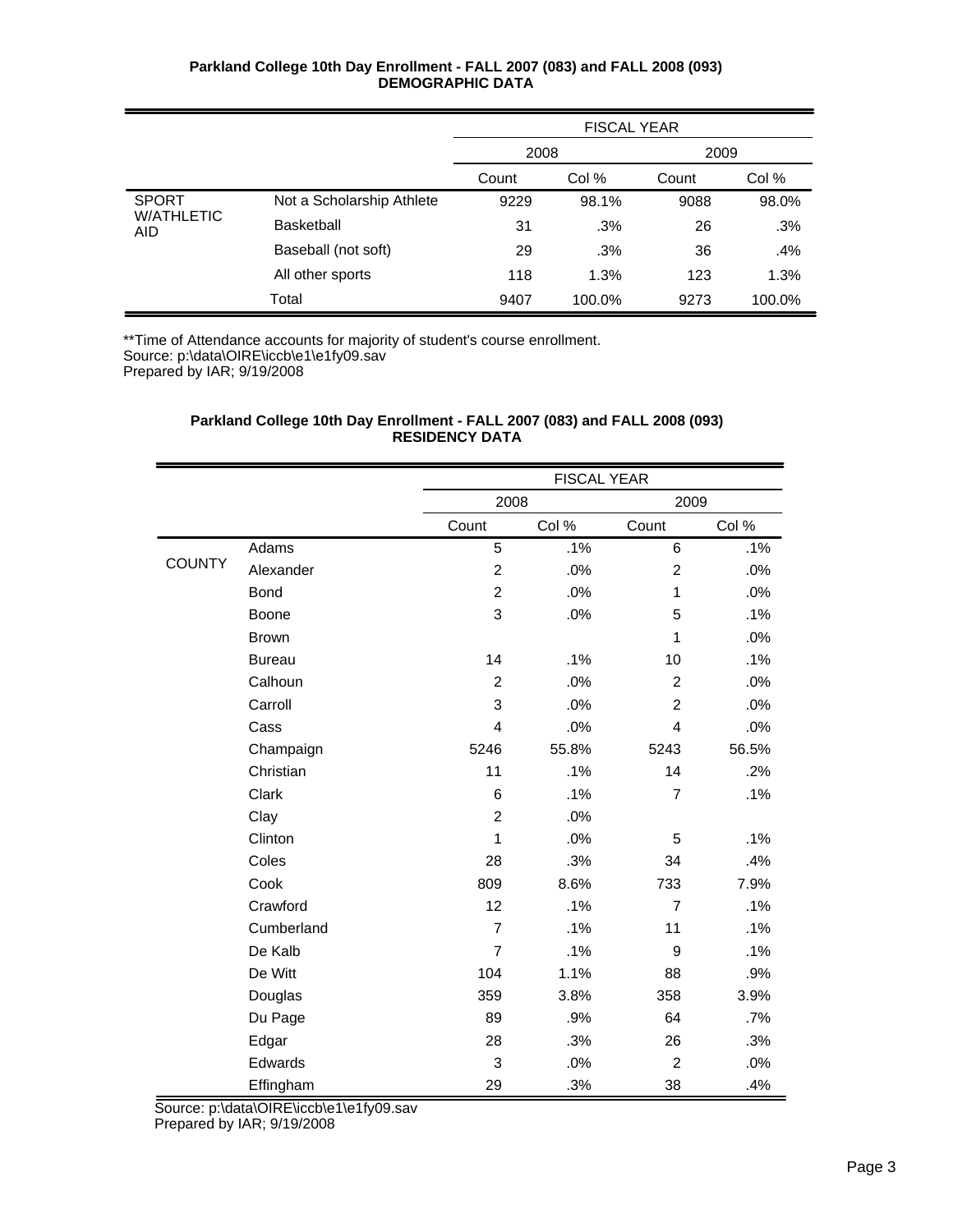|               |            | <b>FISCAL YEAR</b> |        |                          |        |
|---------------|------------|--------------------|--------|--------------------------|--------|
|               |            | 2008               |        | 2009                     |        |
|               |            | Count              | Col %  | Count                    | Col %  |
|               | Fayette    | $\overline{7}$     | .1%    | $\mathbf{1}$             | .0%    |
| <b>COUNTY</b> | Ford       | 307                | 3.3%   | 319                      | 3.4%   |
|               | Franklin   |                    |        | 1                        | .0%    |
|               | Fulton     | 9                  | .1%    | 11                       | .1%    |
|               | Gallatin   | $\mathbf{1}$       | .0%    | 1                        | .0%    |
|               | Greene     | 3                  | .0%    | $\overline{c}$           | .0%    |
|               | Grundy     | $\overline{2}$     | .0%    | 3                        | .0%    |
|               | Hancock    | $\mathbf{1}$       | .0%    | 1                        | .0%    |
|               | Henderson  | 1                  | .0%    | 1                        | .0%    |
|               | Henry      | 9                  | .1%    | 6                        | .1%    |
|               | Iroquois   | 216                | 2.3%   | 193                      | 2.1%   |
|               | Jackson    | 6                  | .1%    | 4                        | .0%    |
|               | Jasper     | 5                  | .1%    | 4                        | .0%    |
|               | Jefferson  | $\mathbf{1}$       | .0%    | $\overline{c}$           | .0%    |
|               | Jersey     | $\mathbf 1$        | .0%    | 3                        | .0%    |
|               | Jo Daviess |                    |        | 4                        | .0%    |
|               | Kane       | 34                 | .4%    | 30                       | .3%    |
|               | Kankakee   | 47                 | .5%    | 61                       | .7%    |
|               | Kendall    | 5                  | .1%    | $\overline{7}$           | .1%    |
|               | Knox       | 6                  | .1%    | 9                        | .1%    |
|               | Lake       | 77                 | .8%    | 76                       | .8%    |
|               | La Salle   | 15                 | .2%    | 19                       | .2%    |
|               | Lawrence   | $\overline{c}$     | .0%    | $\overline{c}$           | .0%    |
|               | Lee        | $\overline{2}$     | .0%    | 3                        | .0%    |
|               | Livingston | 110                | 1.2%   | 98                       | 1.1%   |
|               | Logan      | 11                 | .1%    | 11                       | .1%    |
|               | McDonough  | 5                  | .1%    | 8                        | .1%    |
|               | McHenry    | 17                 | .2%    | 24                       | .3%    |
|               | McLean     | 199                | 2.1%   | 206                      | 2.2%   |
|               | Macon      | 74                 | .8%    | 74                       | .8%    |
|               | Macoupin   | 5                  | .1%    | 5                        | .1%    |
|               | Madison    | 18                 | .2%    | 12                       | .1%    |
|               | Marion     | 9                  | .1%    | $\boldsymbol{7}$         | .1%    |
|               | Marshall   | $\overline{2}$     | $.0\%$ | 3                        | $.0\%$ |
|               | Mason      | 8                  | .1%    | 3                        | .0%    |
|               | Menard     | 9                  | .1%    | 11                       | .1%    |
|               | Mercer     | 5                  | .1%    | $\sqrt{3}$               | .0%    |
|               | Monroe     | $\overline{7}$     | .1%    | $\overline{\mathcal{L}}$ | .0%    |
|               | Montgomery | 6                  | .1%    | $\mathbf{1}$             | .0%    |
|               | Morgan     | 11                 | .1%    | 16                       | .2%    |
|               | Moultrie   | 6                  | .1%    | 4                        | .0%    |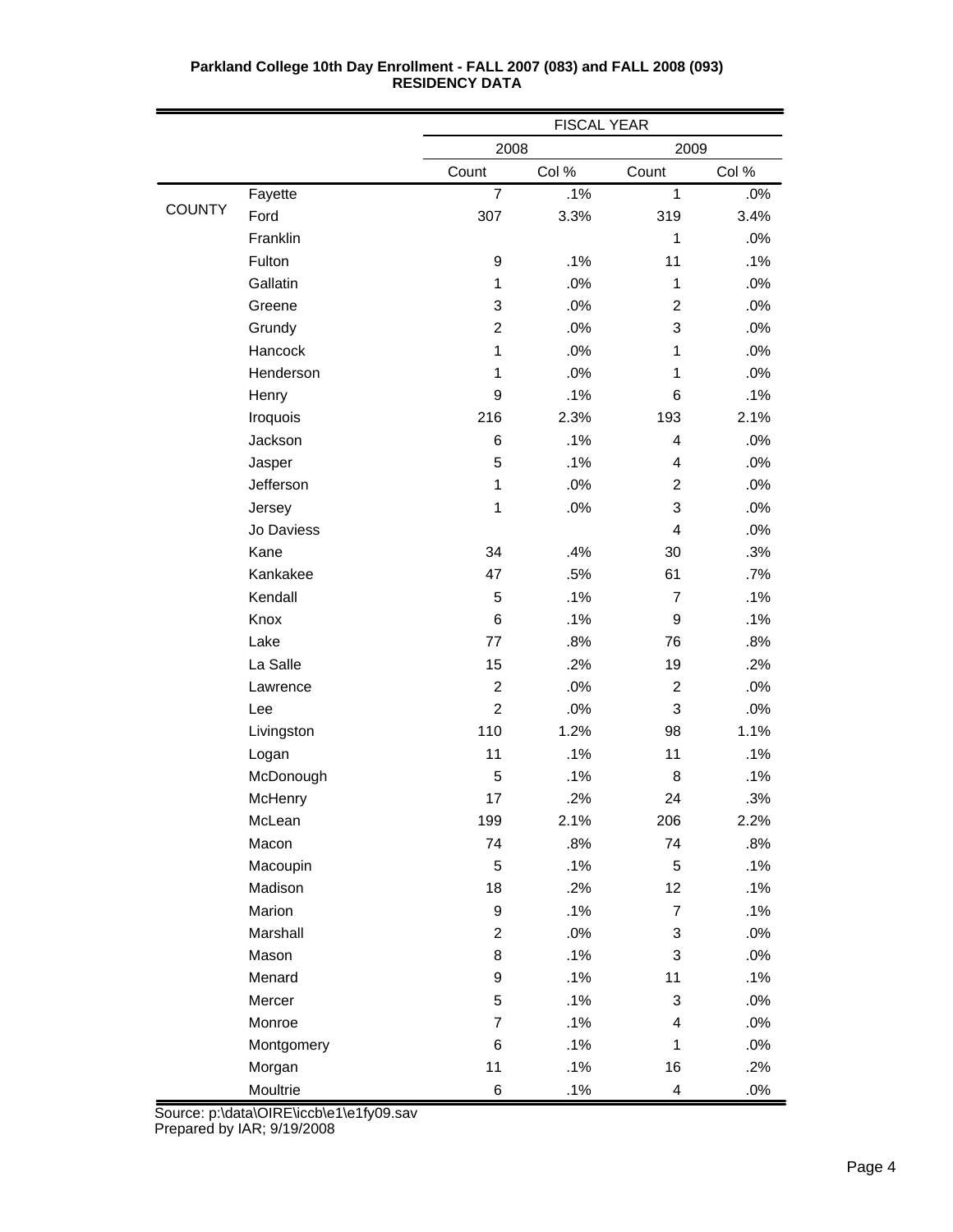|               |                         | <b>FISCAL YEAR</b>      |        |                |        |
|---------------|-------------------------|-------------------------|--------|----------------|--------|
|               |                         | 2008                    |        | 2009           |        |
|               |                         | Count                   | Col %  | Count          | Col %  |
|               | Ogle                    | $\overline{7}$          | .1%    | $\overline{2}$ | .0%    |
| <b>COUNTY</b> | Peoria                  | 47                      | .5%    | 54             | .6%    |
|               | Perry                   | 1                       | .0%    |                |        |
|               | Piatt                   | 400                     | 4.3%   | 402            | 4.3%   |
|               | Pike                    |                         |        | 1              | .0%    |
|               | Putnam                  | 5                       | .1%    | 5              | .1%    |
|               | Randolph                | 3                       | .0%    | $\overline{c}$ | .0%    |
|               | Richland                | $\overline{2}$          | .0%    |                |        |
|               | Rock Island             | 13                      | .1%    | 8              | .1%    |
|               | St. Clair               | 17                      | .2%    | 26             | .3%    |
|               | Sangamon                | 63                      | .7%    | 75             | .8%    |
|               | Schuyler                | $\overline{2}$          | .0%    | $\overline{2}$ | .0%    |
|               | Scott                   | $\overline{\mathbf{4}}$ | .0%    | $\overline{c}$ | .0%    |
|               | Shelby                  | 8                       | .1%    | 9              | .1%    |
|               | <b>Stark</b>            | $\overline{2}$          | .0%    | $\mathbf 2$    | .0%    |
|               | Stephenson              | 13                      | .1%    | 8              | .1%    |
|               | Tazewell                | 34                      | .4%    | 39             | .4%    |
|               | Union                   | $\overline{2}$          | .0%    | 1              | .0%    |
|               | Vermilion               | 191                     | 2.0%   | 175            | 1.9%   |
|               | Wabash                  |                         |        | $\overline{c}$ | .0%    |
|               | Warren                  | 8                       | .1%    | 5              | .1%    |
|               | Washington              | 3                       | .0%    |                |        |
|               | Wayne                   | $6\phantom{1}6$         | .1%    | $\,6$          | .1%    |
|               | White                   | 1                       | .0%    |                |        |
|               | Whiteside               | 11                      | .1%    | 10             | .1%    |
|               | Will                    | 75                      | .8%    | 59             | .6%    |
|               | Williamson              | $\overline{4}$          | .0%    | 4              | .0%    |
|               | Winnebago               | 14                      | .1%    | 9              | .1%    |
|               | Woodford                | $\overline{7}$          | .1%    | 14             | .2%    |
|               | Correct/OOState/Foreign | 429                     | 4.6%   | 426            | 4.6%   |
|               | Total                   | 9407                    | 100.0% | 9273           | 100.0% |

Source: p:\data\OIRE\iccb\e1\e1fy09.sav

Prepared by IAR; 9/19/2008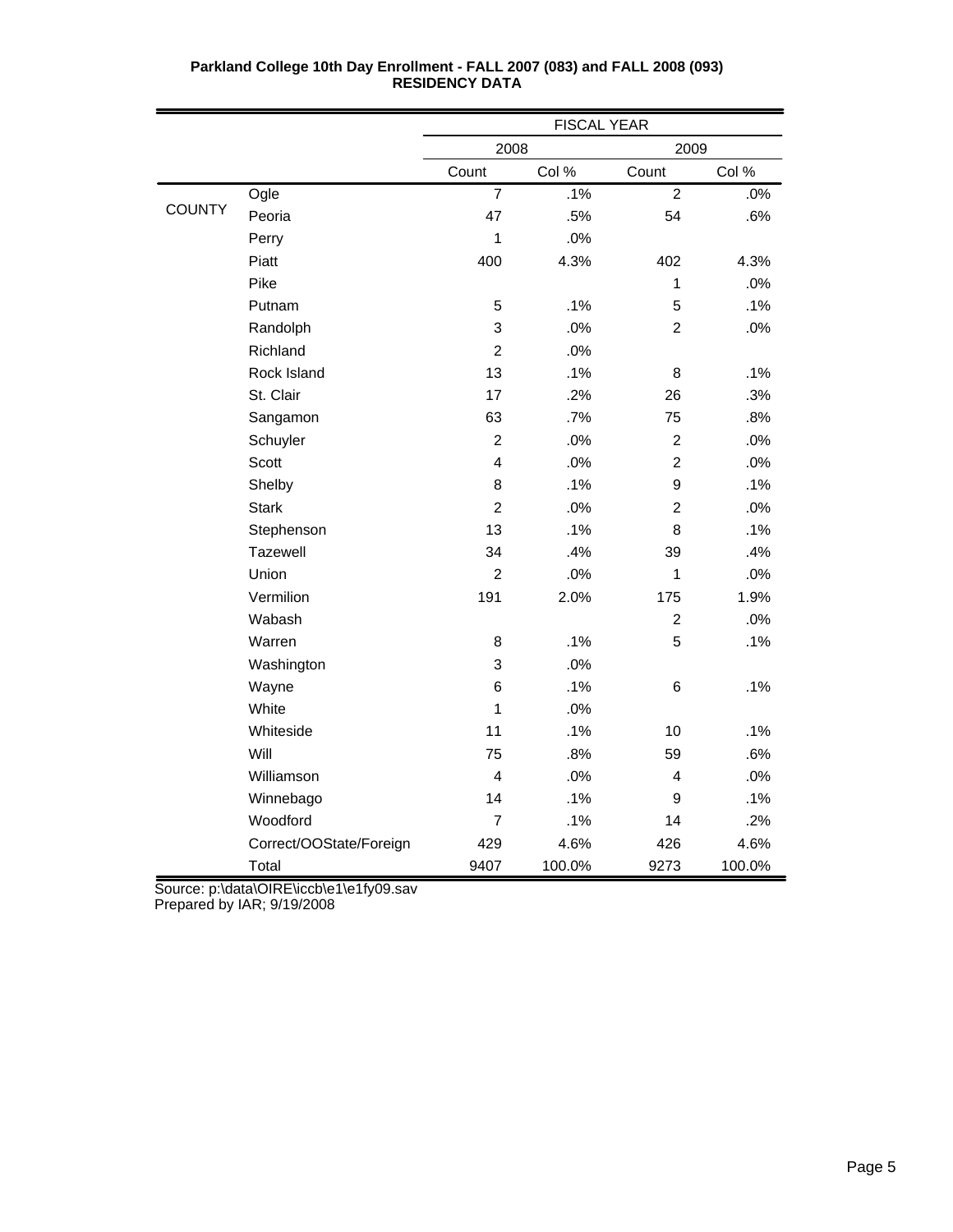|                        |                                     | <b>FISCAL YEAR</b> |        |                |        |
|------------------------|-------------------------------------|--------------------|--------|----------------|--------|
|                        |                                     | 2008               |        | 2009           |        |
|                        |                                     | Count              | Col %  | Count          | Col %  |
| <b>OUT-OF-DISTRICT</b> | Total                               | 2221               | 100.0% | 2089           | 100.0% |
|                        | Kaskaskia Coll                      | 20                 | .9%    | 12             | .6%    |
|                        | Coll of DuPage                      | 93                 | 4.2%   | 74             | 3.5%   |
|                        | <b>Black Hawk Coll</b>              | 20                 | .9%    | 15             | .7%    |
|                        | <b>Triton Coll</b>                  | 27                 | 1.2%   | 25             | 1.2%   |
|                        | Sauk Valley Comm Coll               | 19                 | .9%    | 17             | .8%    |
|                        | Danville Area Comm Coll             | 187                | 8.4%   | 171            | 8.2%   |
|                        | City Coll of Chicago                | 458                | 20.6%  | 372            | 17.8%  |
|                        | Elgin Comm College                  | 22                 | 1.0%   | 18             | .9%    |
|                        | S Surburban Coll                    | 44                 | 2.0%   | 14             | .7%    |
|                        | Rock Valley Coll                    | 24                 | 1.1%   | 14             | .7%    |
|                        | <b>William Rainey Harper</b><br>Col | 33                 | 1.5%   | 47             | 2.2%   |
|                        | Il Valley Comm Coll                 | 30                 | 1.4%   | 29             | 1.4%   |
|                        | Il Central Coll                     | 88                 | 4.0%   | 105            | 5.0%   |
|                        | Prairie State Coll                  | 84                 | 3.8%   | 88             | 4.2%   |
|                        | Waubonsee Comm Coll                 | 37                 | 1.7%   | 29             | 1.4%   |
|                        | Lake Land Coll                      | 103                | 4.6%   | 117            | 5.6%   |
|                        | Carl Sandburg Coll                  | 49                 | 2.2%   | 65             | 3.1%   |
|                        | <b>Highland Coomm Coll</b>          | 9                  | .4%    | 13             | .6%    |
|                        | Kankakee Comm Coll                  | 120                | 5.4%   | 137            | 6.6%   |
|                        | Rend Lake Coll                      | $\overline{2}$     | .1%    | 5              | .2%    |
|                        | <b>Belleville Area Coll</b>         | 21                 | .9%    | 29             | 1.4%   |
|                        | Kishwaukee Coll                     | 7                  | .3%    | 3              | .1%    |
|                        | Moraine Valley Comm<br>Coll         | 30                 | 1.4%   | 35             | 1.7%   |
|                        | Joliet Junior Coll                  | 70                 | 3.2%   | 58             | 2.8%   |
|                        | Lincoln Land Comm Coll              | 101                | 4.5%   | 113            | 5.4%   |
|                        | <b>Morton College</b>               | 17                 | .8%    | 18             | .9%    |
|                        | <b>McHenry County Coll</b>          | 15                 | .7%    | 20             | 1.0%   |
|                        | Il Eastern Comm Coll                | 27                 | 1.2%   | 18             | .9%    |
|                        | John A Logan Coll                   | 5                  | .2%    | $\overline{7}$ | .3%    |
|                        | Shawnee Comm Coll                   | 3                  | .1%    | 3              | .1%    |
|                        | Coll of Lake County                 | 73                 | 3.3%   | 72             | 3.4%   |
|                        | Southeastern II Coll                | 1                  | .0%    | $\mathbf{1}$   | .0%    |
|                        | Spoon River Coll                    | 10                 | .5%    | 14             | .7%    |
|                        | Oakton College                      | 62                 | 2.8%   | 62             | 3.0%   |
|                        | Lewis & Clark Comm Coll             | 23                 | 1.0%   | 15             | .7%    |
|                        | <b>Richland Comm Coll</b>           | 88                 | 4.0%   | 84             | 4.0%   |
|                        | John Wood Comm Coll                 | $\boldsymbol{9}$   | .4%    | 10             | .5%    |
|                        | <b>Heartland Comm Coll</b>          | 184                | 8.3%   | 158            | 7.6%   |
|                        | State Comm Coll                     | $\,6$              | .3%    | $\overline{c}$ | .1%    |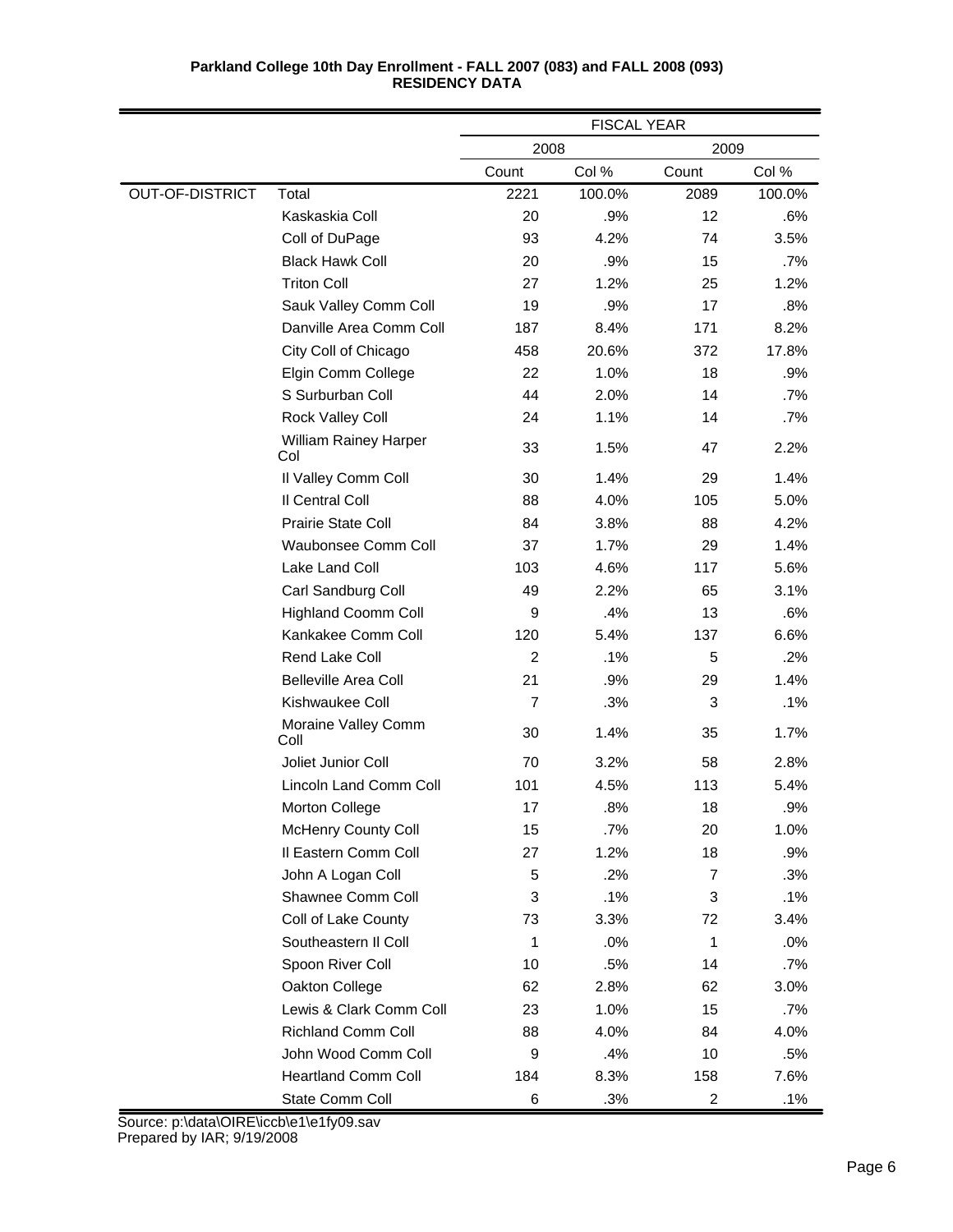|                                     |                              | <b>FISCAL YEAR</b> |        |       |        |
|-------------------------------------|------------------------------|--------------------|--------|-------|--------|
|                                     |                              | 2008<br>2009       |        |       |        |
|                                     |                              | Count              | Col %  | Count | Col %  |
| <b>DIST INSTRUCT</b><br>ARRANGEMENT | Not shared/not<br>chargeback | 9098               | 96.7%  | 9019  | 97.3%  |
|                                     | Shared from another coll     | 219                | 2.3%   | 173   | 1.9%   |
|                                     | Chargeback                   | 90                 | 1.0%   | 81    | $.9\%$ |
|                                     | Total                        | 9407               | 100.0% | 9273  | 100.0% |

Source: p:\data\OIRE\iccb\e1\e1fy09.sav

Prepared by IAR; 9/19/2008

# **Parkland College 10th Day Enrollment - FALL 2007 (083) and FALL 2008 (093) RESIDENCY DATA**

|              |                      | <b>FISCAL YEAR</b>      |       |                |       |
|--------------|----------------------|-------------------------|-------|----------------|-------|
|              |                      | 2008                    |       | 2009           |       |
|              |                      | Count                   | Col % | Count          | Col % |
|              | Alabama              | $\mathbf{1}$            | .0%   | $\overline{3}$ | .0%   |
| <b>STATE</b> | Arizona              | $\mathbf{1}$            | .0%   | $\overline{2}$ | .0%   |
|              | Arkansas             | $\overline{2}$          | .0%   | $\overline{2}$ | .0%   |
|              | California           | 6                       | .1%   | $\overline{7}$ | .1%   |
|              | Colorado             | 4                       | .0%   | 1              | .0%   |
|              | Connecticut          | $\overline{2}$          | .0%   | 1              | .0%   |
|              | Delaware             |                         |       | 1              | .0%   |
|              | District of Columbia | $\mathbf{1}$            | .0%   | 1              | .0%   |
|              | Florida              | $\overline{7}$          | .1%   | 4              | .0%   |
|              | Georgia              | $\overline{c}$          | .0%   | $\overline{2}$ | .0%   |
|              | Hawaii               |                         |       | 1              | .0%   |
|              | Illinois             | 8979                    | 95.5% | 8847           | 95.4% |
|              | Indiana              | 33                      | .4%   | 22             | .2%   |
|              | lowa                 | $\overline{c}$          | .0%   | 3              | .0%   |
|              | Kentucky             | 3                       | .0%   | $\overline{2}$ | .0%   |
|              | Louisiana            | $\mathbf{1}$            | .0%   |                |       |
|              | Maryland             | 1                       | .0%   | 3              | .0%   |
|              | Massachusetts        | 1                       | .0%   |                |       |
|              | Michigan             | 5                       | .1%   | 6              | .1%   |
|              | Minnesota            | 3                       | .0%   | $\overline{2}$ | .0%   |
|              | Mississippi          | 1                       | .0%   | $\mathbf{1}$   | .0%   |
|              | Missouri             | 9                       | .1%   | 6              | .1%   |
|              | Montana              |                         |       | $\mathbf{1}$   | .0%   |
|              | Nebraska             | $\overline{c}$          | .0%   |                |       |
|              | New Hampshire        | $\mathbf{1}$            | .0%   |                |       |
|              | New Jersey           | 3                       | .0%   | 4              | .0%   |
|              | <b>New Mexico</b>    |                         |       | $\mathbf{1}$   | .0%   |
|              | New York             | $\overline{\mathbf{c}}$ | .0%   | 1              | .0%   |

Source: p:\data\OIRE\iccb\e1\e1fy09.sav

Prepared by IAR; 9/19/2008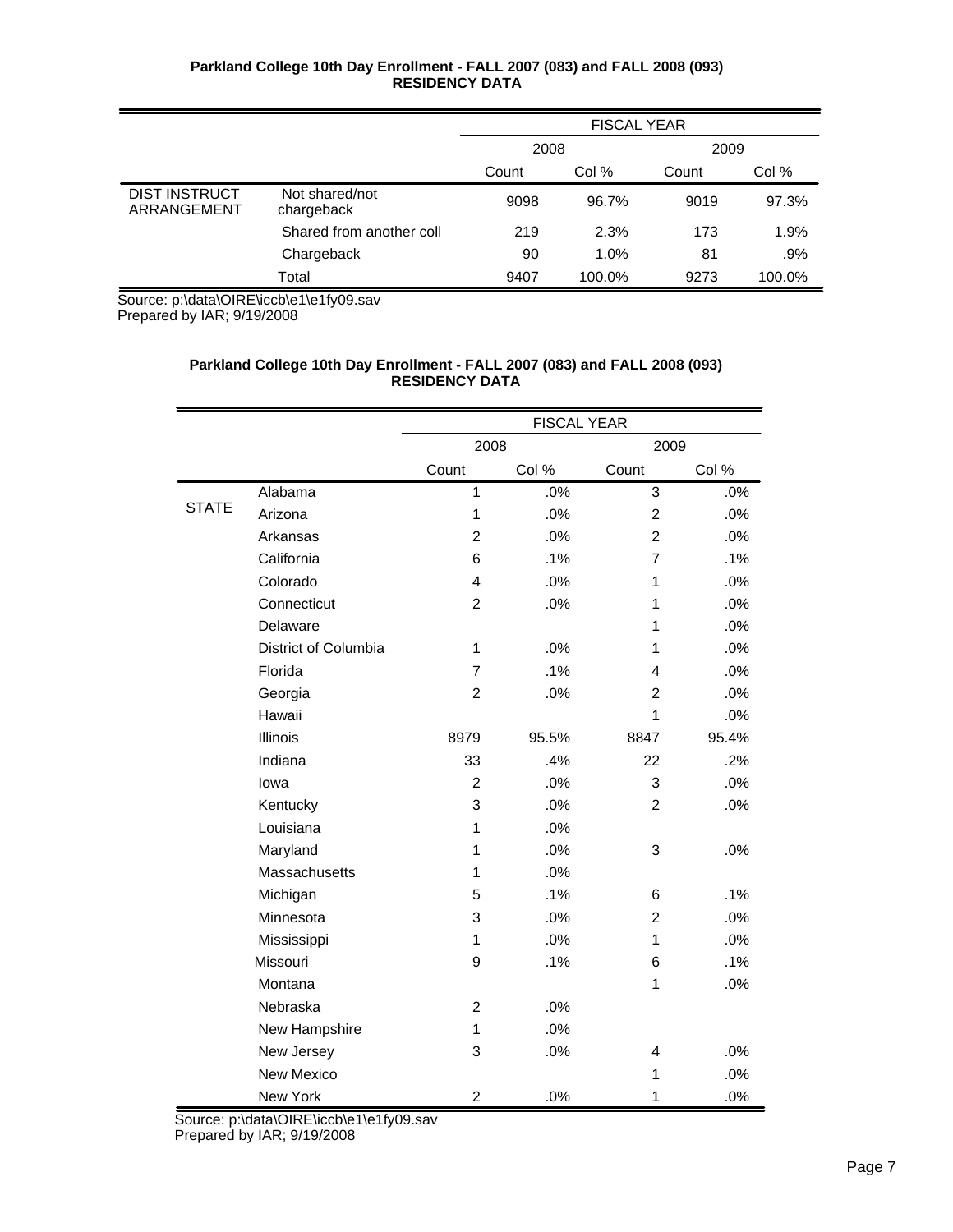|              |                | <b>FISCAL YEAR</b> |        |                |        |
|--------------|----------------|--------------------|--------|----------------|--------|
|              |                | 2008               |        | 2009           |        |
|              |                | Count              | Col %  | Count          | Col %  |
|              | North Carolina | 1                  | .0%    | 1              | .0%    |
| <b>STATE</b> | Ohio           | 5                  | .1%    | 2              | .0%    |
|              | Oklahoma       | 1                  | .0%    |                |        |
|              | Oregon         |                    |        | 1              | $.0\%$ |
|              | Pennsylvania   | 1                  | .0%    | 2              | .0%    |
|              | Rode Island    | 1                  | .0%    | $\overline{2}$ | .0%    |
|              | S Carolina     | $\overline{2}$     | .0%    |                |        |
|              | Tennessee      | $\overline{4}$     | .0%    | 2              | .0%    |
|              | Texas          | 7                  | .1%    | 6              | .1%    |
|              | Virginia       | 3                  | .0%    | 2              | .0%    |
|              | Washington     | $\overline{2}$     | .0%    | 2              | .0%    |
|              | Wisconsin      | 1                  | .0%    | 4              | .0%    |
|              | Wyoming        |                    |        | 1              | .0%    |
|              | Foreign        | 307                | 3.3%   | 324            | 3.5%   |
|              | Total          | 9407               | 100.0% | 9273           | 100.0% |

Source: p:\data\OIRE\iccb\e1\e1fy09.sav Prepared by IAR; 9/19/2008

|                |                 |                | <b>FISCAL YEAR</b> |       |        |  |  |
|----------------|-----------------|----------------|--------------------|-------|--------|--|--|
|                |                 | 2008           |                    | 2009  |        |  |  |
|                |                 | Count          | Col %              | Count | Col %  |  |  |
| <b>PROGRAM</b> | <b>B ABGAAS</b> | $\overline{2}$ | .0%                | 4     | .0%    |  |  |
| OF STUDY       | <b>B ABKAAS</b> | 9              | $.1\%$             | 10    | .1%    |  |  |
|                | <b>B ABLAAS</b> | 63             | $.7\%$             | 50    | .5%    |  |  |
|                | <b>B ABMAAS</b> | 33             | .4%                | 34    | .4%    |  |  |
|                | <b>B ABRAAS</b> | $\overline{7}$ | .1%                | 8     | $.1\%$ |  |  |
|                | <b>B ABTAAS</b> | 4              | .0%                | 3     | .0%    |  |  |
|                | <b>B ACCAAS</b> | 109            | 1.2%               | 115   | 1.2%   |  |  |
|                | <b>B ACCCER</b> | 13             | .1%                | 15    | .2%    |  |  |
|                | <b>B AGBCER</b> | 4              | .0%                | 4     | .0%    |  |  |
|                | <b>B CCPAAS</b> | 1              | .0%                |       |        |  |  |
|                | <b>B CMSAAS</b> | 1              | .0%                |       |        |  |  |
|                | <b>B CSSAAS</b> | 1              | .0%                | 1     | .0%    |  |  |
|                | <b>B EQMAAS</b> | 18             | .2%                | 15    | .2%    |  |  |
|                | <b>B EQMCER</b> | 3              | .0%                | 3     | .0%    |  |  |
|                | <b>B FLDCER</b> |                |                    | 1     | .0%    |  |  |
|                | <b>B HIFCER</b> | 4              | .0%                | 5     | $.1\%$ |  |  |
|                | <b>B HIHAAS</b> | 24             | .3%                | 24    | .3%    |  |  |
|                | <b>B HIMCER</b> | 3              | .0%                |       |        |  |  |

#### **Parkland College 10th Day Enrollment - FALL 2007 (083) and FALL 2008 (093) PROGRAM MAJOR AND PREVIOUS COLLEGE EXPERIENCE**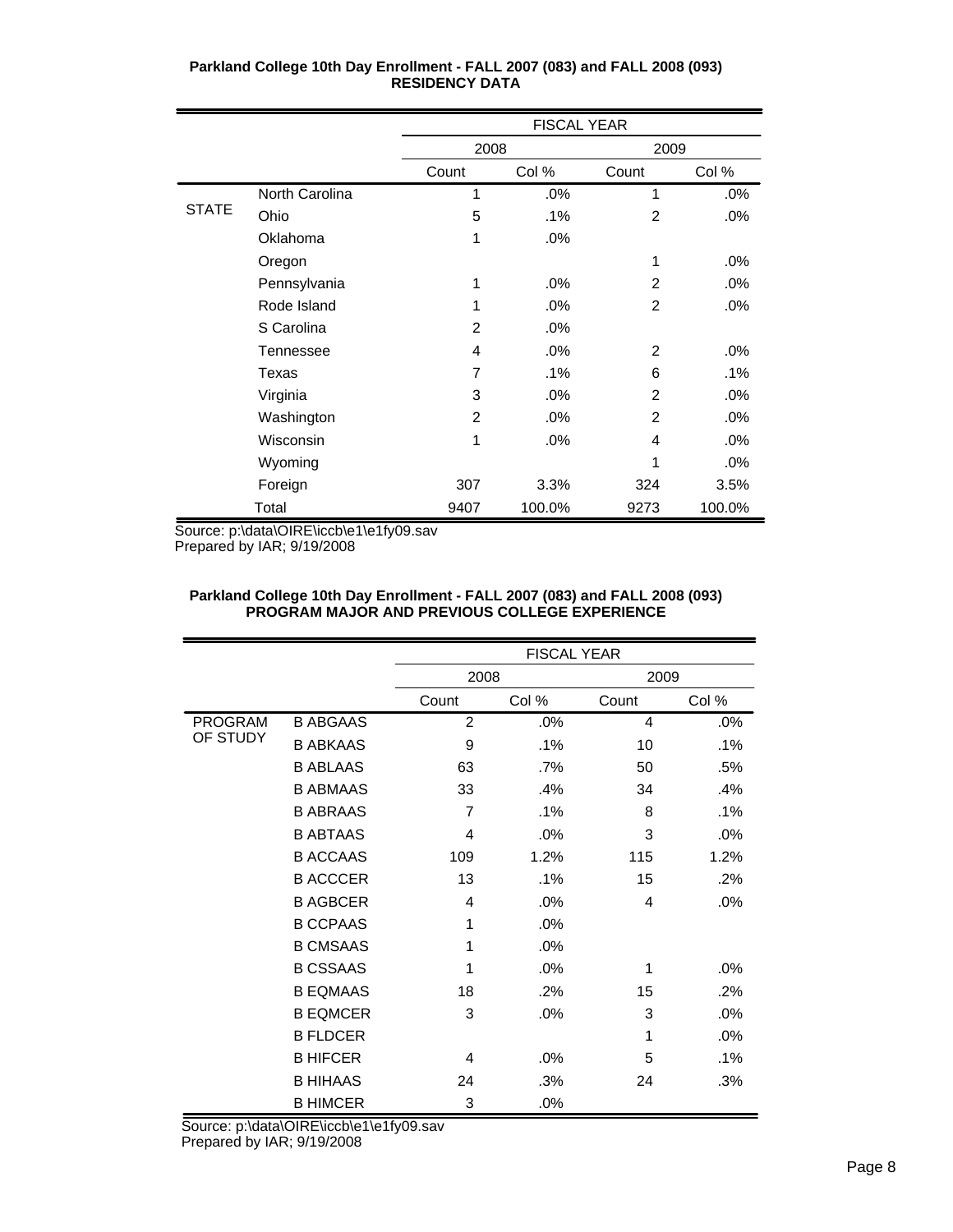|                |                 | <b>FISCAL YEAR</b> |       |                  |        |
|----------------|-----------------|--------------------|-------|------------------|--------|
|                |                 | 2008               |       | 2009             |        |
|                |                 | Count              | Col % | Count            | Col %  |
| <b>PROGRAM</b> | <b>B HIRAAS</b> | 45                 | .5%   | 48               | .5%    |
| OF STUDY       | <b>B INDCER</b> | 15                 | .2%   | 12               | .1%    |
|                | <b>BINTCER</b>  | 1                  | .0%   | $\overline{2}$   | .0%    |
|                | <b>B MGTAAS</b> | 147                | 1.6%  | 167              | 1.8%   |
|                | <b>B MKTAAS</b> | 58                 | .6%   | 69               | .7%    |
|                | <b>B OCAAAS</b> | $\overline{2}$     | .0%   | $\overline{2}$   | .0%    |
|                | C TFLCER        | $\overline{2}$     | .0%   | 1                | .0%    |
|                | <b>E ACRAAS</b> | 66                 | .7%   | 53               | .6%    |
|                | E ACRCER        | 4                  | .0%   | 6                | .1%    |
|                | <b>E AFTAAS</b> | 37                 | .4%   | 31               | .3%    |
|                | <b>E AMTCER</b> | 3                  | .0%   | 5                | .1%    |
|                | <b>E AUSCER</b> | $\mathbf{1}$       | .0%   | 1                | .0%    |
|                | E AUTAAS        | 65                 | .7%   | 66               | .7%    |
|                | <b>E BCRCER</b> | 8                  | .1%   | 8                | .1%    |
|                | E BLACER        | 8                  | .1%   | 4                | .0%    |
|                | E CCACER        | 60                 | .6%   | 122              | 1.3%   |
|                | E CCDCER        |                    |       | $\mathbf{1}$     | .0%    |
|                | E CDBAAS        | 33                 | .4%   | 32               | .3%    |
|                | E CDMAAS        | 76                 | .8%   | 61               | $.7\%$ |
|                | E CDSAAS        | 9                  | .1%   | 10               | .1%    |
|                | <b>E CITAAS</b> | $\mathbf{1}$       | .0%   |                  |        |
|                | <b>E CIVCER</b> | 5                  | .1%   | 6                | .1%    |
|                | E CMDCER        | 4                  | .0%   | 1                | .0%    |
|                | E CTTAAS        | 6                  | .1%   | 5                | .1%    |
|                | E ECJAAS        | 37                 | .4%   | 32               | .3%    |
|                | E ECSAAS        | 41                 | .4%   | 30               | .3%    |
|                | E ELPCER        | 13                 | .1%   | 12               | .1%    |
|                | E ELTAAS        |                    |       | 1                | .0%    |
|                | E ENOCER        | 3                  | .0%   |                  |        |
|                | <b>E ENSAES</b> | 169                | 1.8%  | 175              | 1.9%   |
|                | E GLZCER        | $\mathbf{1}$       | .0%   | $\boldsymbol{9}$ | .1%    |
|                | E HVCCER        | 12                 | .1%   | 18               | .2%    |
|                | <b>E IRWCER</b> |                    |       | 27               | .3%    |
|                | <b>E LBRCER</b> | 12                 | .1%   | 11               | .1%    |
|                | <b>E MFGAAS</b> | 15                 | .2%   | 23               | .2%    |
|                | <b>E MFTCER</b> | 1                  | .0%   | $\overline{2}$   | .0%    |
|                | <b>E MLLCER</b> | $\mathbf 1$        | .0%   | 3                | .0%    |
|                | <b>E MLRCER</b> | 7                  | .1%   |                  |        |
|                | <b>E MPECER</b> | $\overline{2}$     | .0%   |                  |        |
|                | E PDACER        | 13                 | .1%   | 22               | .2%    |
|                | E PETAAS        | 48                 | .5%   | 50               | .5%    |

Source: p:\data\OIRE\iccb\e1\e1fy09.sav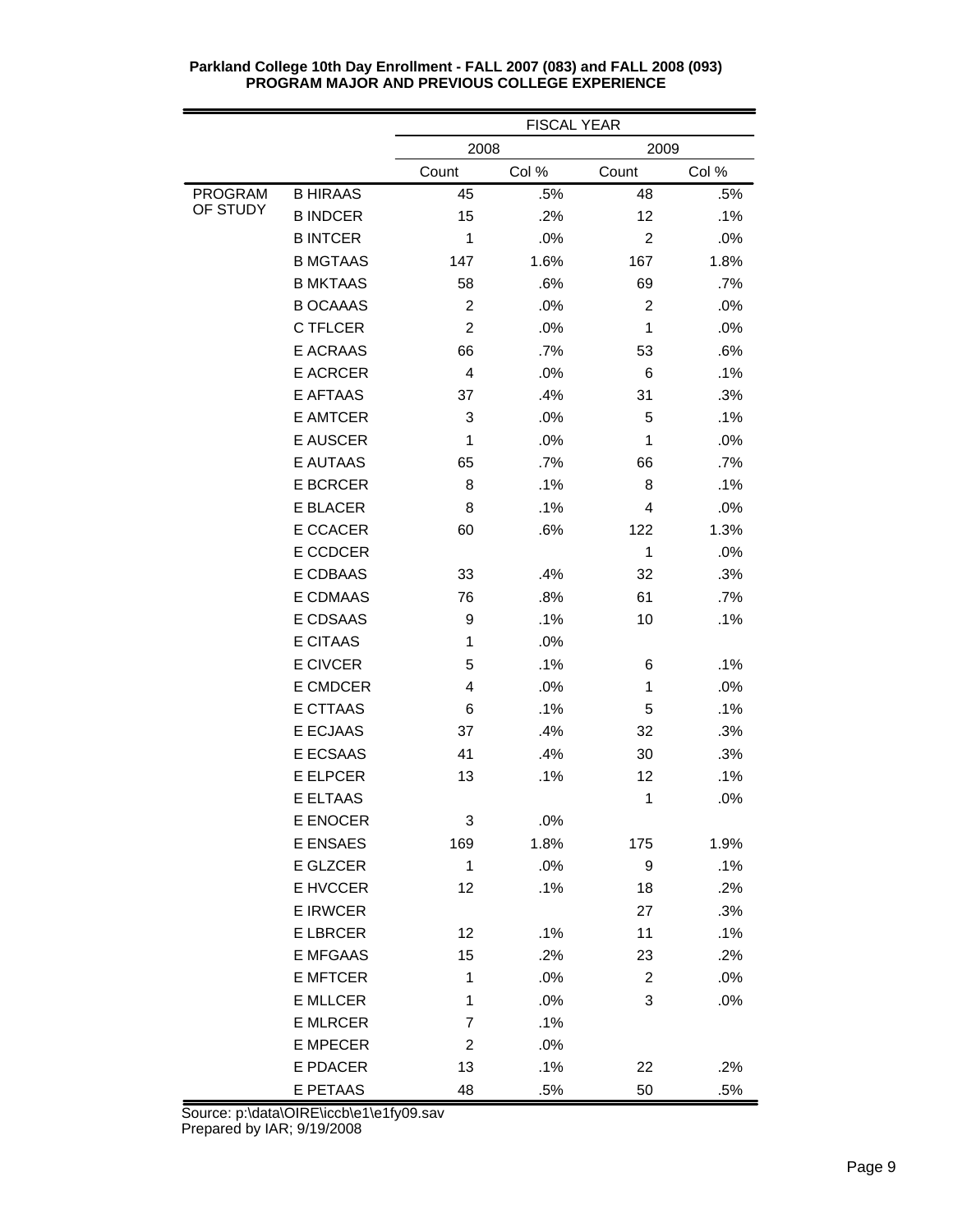|                |                 | <b>FISCAL YEAR</b> |       |                |       |
|----------------|-----------------|--------------------|-------|----------------|-------|
|                |                 | 2008<br>2009       |       |                |       |
|                |                 | Count              | Col % | Count          | Col % |
| <b>PROGRAM</b> | <b>E PFTCER</b> |                    |       | 18             | .2%   |
| OF STUDY       | <b>E SMACER</b> | 2                  | .0%   | 11             | .1%   |
|                | <b>E TACCER</b> | 1                  | .0%   |                |       |
|                | F AADAFA        | 54                 | .6%   | 51             | .5%   |
|                | F AAEAFA        | 14                 | .1%   | 18             | .2%   |
|                | <b>F GDSAAS</b> | 61                 | .6%   | 67             | .7%   |
|                | <b>F GDWAAS</b> | $\overline{c}$     | .0%   |                |       |
|                | <b>F MCBAAS</b> | 34                 | .4%   | 30             | .3%   |
|                | <b>F MCCAAS</b> | 8                  | .1%   | 9              | .1%   |
|                | <b>F MSEAFA</b> | 28                 | .3%   | 25             | .3%   |
|                | <b>F MSPAFA</b> | 32                 | .3%   | 32             | .3%   |
|                | <b>G DHGAAS</b> | 69                 | .7%   | 67             | .7%   |
|                | <b>G DTPAAS</b> |                    |       | 12             | .1%   |
|                | <b>G EMACER</b> | 1                  | .0%   | 1              | .0%   |
|                | <b>G EMTAAS</b> |                    |       | $\overline{2}$ | .0%   |
|                | <b>G EMTCER</b> | 10                 | .1%   | 17             | .2%   |
|                | <b>G MASCER</b> | 47                 | .5%   | 41             | .4%   |
|                | <b>G MSGCER</b> | 27                 | .3%   | 20             | .2%   |
|                | <b>G NASCER</b> | 25                 | .3%   | 25             | .3%   |
|                | <b>G NURAAS</b> | 218                | 2.3%  | 209            | 2.3%  |
|                | <b>G NURCER</b> | 1                  | .0%   | 27             | .3%   |
|                | <b>G OTAAAS</b> | 40                 | .4%   | 38             | .4%   |
|                | <b>G RTTAAS</b> | 45                 | .5%   | 47             | .5%   |
|                | <b>G SURAAS</b> | 33                 | .4%   | 30             | .3%   |
|                | <b>G SURCER</b> |                    |       | 1              | .0%   |
|                | <b>G VTTAAS</b> | 63                 | .7%   | 61             | .7%   |
|                | <b>G XRAAAS</b> | 37                 | .4%   | 32             | .3%   |
|                | H GAAAA         | 1333               | 14.2% | 1286           | 13.9% |
|                | <b>H GAACE</b>  | 1144               | 12.2% | 1130           | 12.2% |
|                | M CNAAAS        |                    |       | 1              | .0%   |
|                | <b>M NETCER</b> |                    |       | 1              | .0%   |
|                | M VGAAAS        |                    |       | 1              | .0%   |
|                | N ASGAS         | 1512               | 16.1% | 1471           | 15.9% |
|                | N FTRCER        |                    |       | 3              | .0%   |
|                | OCCUP0199       | 42                 | .4%   | 28             | .3%   |
|                | OCCUP0699       | 29                 | .3%   | 12             | .1%   |
|                | OCCUP0799       | 665                | 7.1%  | 406            | 4.4%  |
|                | OCCUP1099       | 9                  | .1%   | 21             | .2%   |
|                | OCCUP1599       | 10                 | .1%   | 6              | .1%   |
|                | OCCUP1799       | 634                | 6.7%  | 654            | 7.1%  |
|                | OCCUP2001       | 16                 | .2%   |                |       |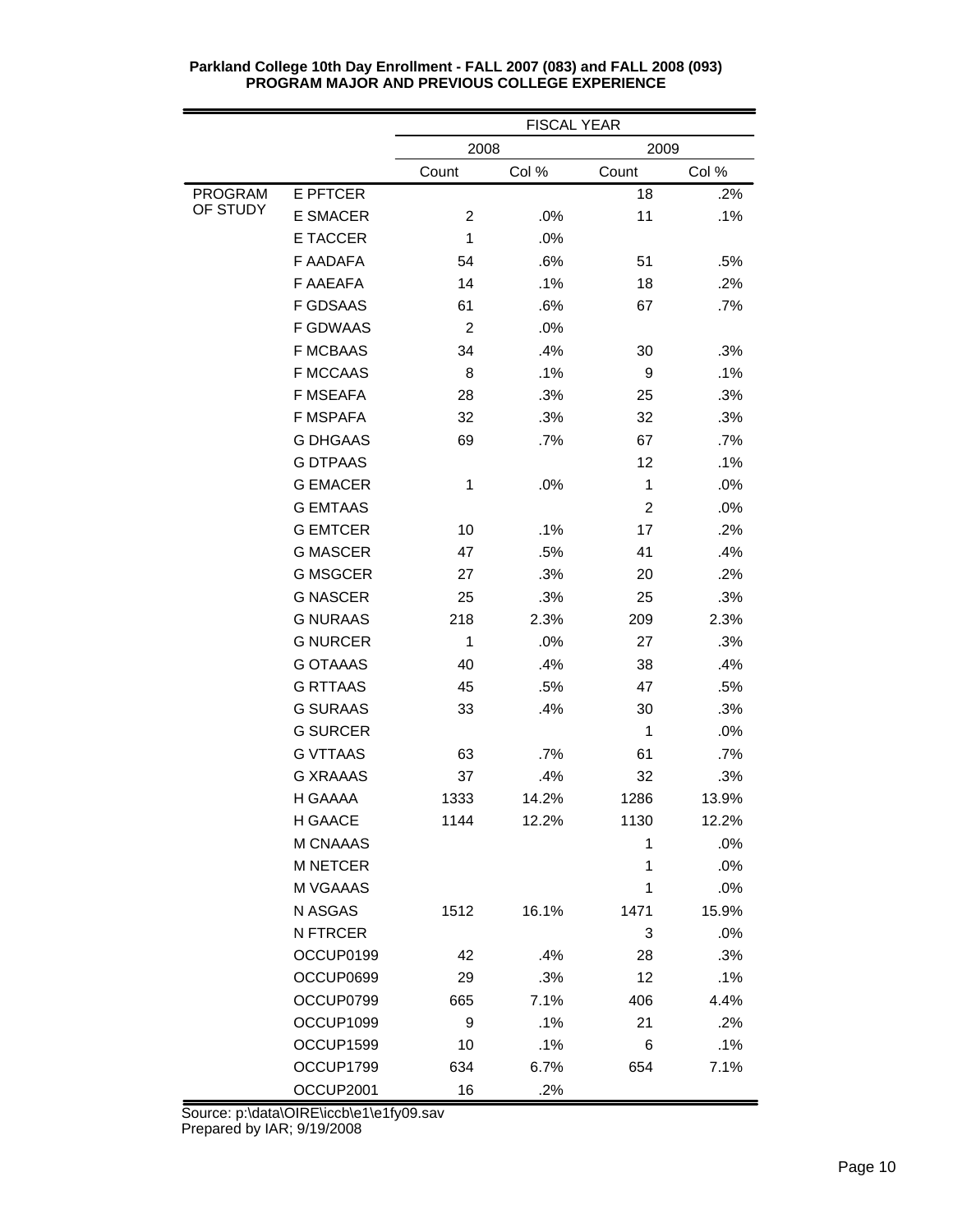|                |                  | <b>FISCAL YEAR</b> |       |                         |       |
|----------------|------------------|--------------------|-------|-------------------------|-------|
|                |                  | 2008<br>2009       |       |                         |       |
|                |                  | Count              | Col % | Count                   | Col % |
| <b>PROGRAM</b> | OCCUP2101        | 30                 | .3%   | 28                      | .3%   |
| OF STUDY       | OCCUP3199        |                    |       | 4                       | .0%   |
|                | OCCUP4399        | 5                  | .1%   | 4                       | .0%   |
|                | OCCUP4499        | 1                  | .0%   |                         |       |
|                | OCCUP4699        | 79                 | .8%   | 51                      | .5%   |
|                | OCCUP4799        | 41                 | .4%   | 43                      | .5%   |
|                | OCCUP4899        | 40                 | .4%   | 32                      | .3%   |
|                | OCCUP4999        | $\overline{c}$     | .0%   |                         |       |
|                | S CDACER         | 5                  | .1%   | 3                       | .0%   |
|                | S CHDAAS         | 91                 | 1.0%  | 95                      | 1.0%  |
|                | S CJSAAS         | 129                | 1.4%  | 161                     | 1.7%  |
|                | <b>S FSTAAS</b>  | 52                 | .6%   | 45                      | .5%   |
|                | <b>S FSTCER</b>  | 3                  | .0%   | 5                       | .1%   |
|                | S HSTAAS         | 23                 | .2%   | 4                       | .0%   |
|                | <b>S PROAAS</b>  | 5                  | .1%   | 1                       | .0%   |
|                | <b>TASPCER</b>   | 3                  | .0%   | 1                       | .0%   |
|                | <b>T CGRCER</b>  | 1                  | .0%   |                         |       |
|                | <b>T CISCER</b>  | 3                  | .0%   | $\overline{c}$          | .0%   |
|                | <b>T CMSAAS</b>  | 35                 | .4%   | 33                      | .4%   |
|                | <b>T CNAAAS</b>  | 54                 | .6%   | 73                      | .8%   |
|                | <b>T CPLAAS</b>  | 36                 | .4%   | 27                      | .3%   |
|                | <b>T CSMCER</b>  | 2                  | .0%   | $\overline{2}$          | .0%   |
|                | <b>T CSSAAS</b>  | 3                  | .0%   | 1                       | .0%   |
|                | <b>T DGMAAS</b>  | 71                 | .8%   | 85                      | .9%   |
|                | <b>T IPRCER</b>  | 3                  | .0%   |                         |       |
|                | <b>TLINCER</b>   | 1                  | .0%   | 1                       | .0%   |
|                | <b>T MSACER</b>  | 1                  | .0%   | 1                       | .0%   |
|                | <b>T MSNCER</b>  | 1                  | .0%   | 1                       | .0%   |
|                | <b>T MSOCER</b>  | 1                  | .0%   | $\overline{\mathbf{c}}$ | .0%   |
|                | <b>T NETCER</b>  | $\overline{c}$     | .0%   | 1                       | .0%   |
|                | T OCAAAS         | 60                 | .6%   | 72                      | .8%   |
|                | T OCPCER         | 4                  | .0%   | 1                       | .0%   |
|                | <b>T OCTCER</b>  | 10                 | .1%   | $\overline{7}$          | .1%   |
|                | T ODBCER         | 1                  | .0%   | 5                       | .1%   |
|                | T OOSCER         | 2                  | .0%   | 1                       | .0%   |
|                | <b>T VGAAAS</b>  | 19                 | .2%   | 9                       | .1%   |
|                | <b>TVGPAAS</b>   | 6                  | .1%   | 1                       | .0%   |
|                | <b>T WSDAAS</b>  | 2                  | .0%   | 1                       | .0%   |
|                | <b>T WSMCER</b>  | 8                  | .1%   | $\overline{\mathbf{c}}$ | .0%   |
|                | <b>VOCSK1600</b> | 29                 | .3%   | 45                      | .5%   |
|                | <b>VOCSK1607</b> | 17                 | .2%   | 8                       | .1%   |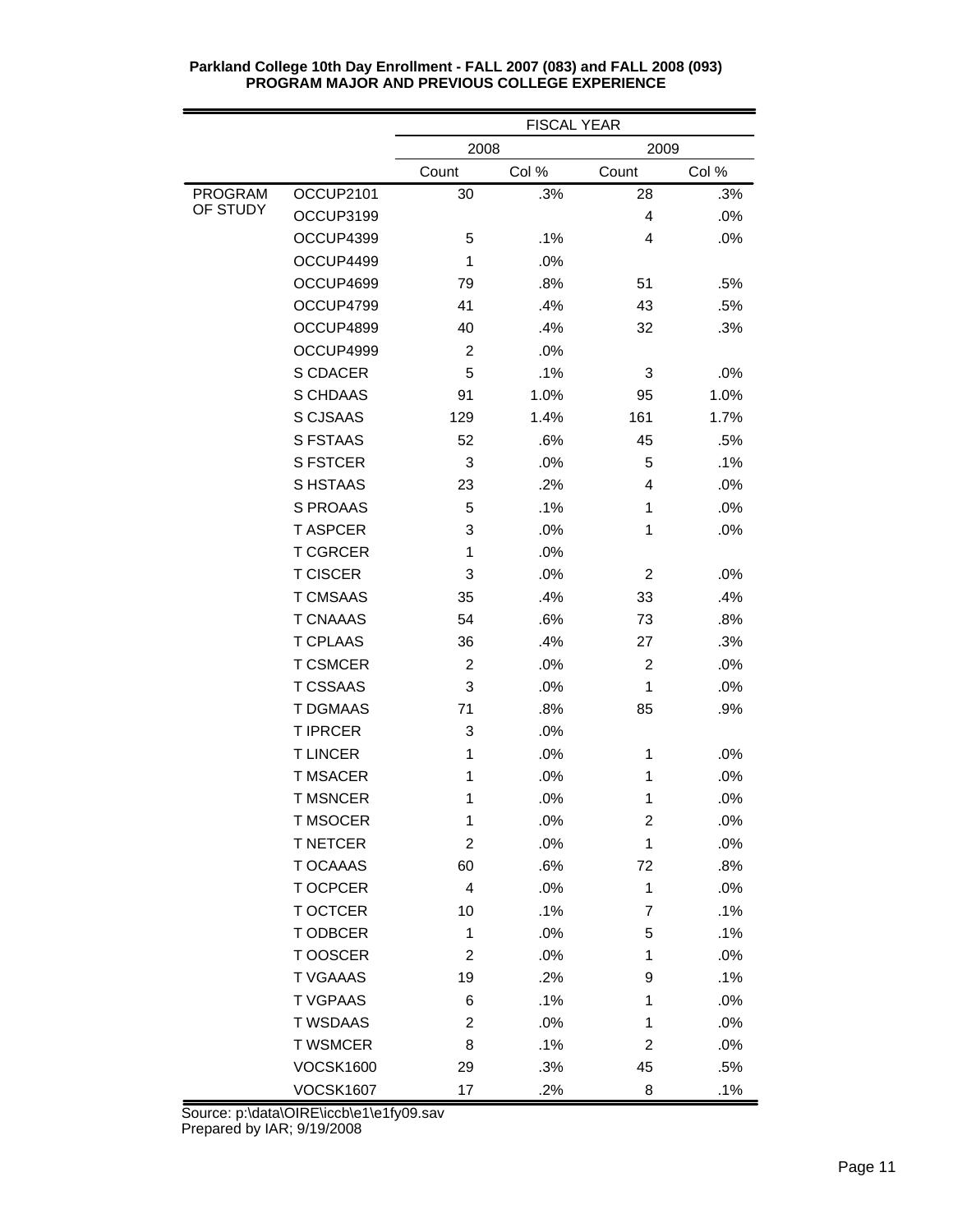|                |                  | <b>FISCAL YEAR</b> |        |       |        |  |
|----------------|------------------|--------------------|--------|-------|--------|--|
|                |                  | 2008               |        | 2009  |        |  |
|                |                  | Count              | Col %  | Count | Col %  |  |
| <b>PROGRAM</b> | VOCSK1614        | 117                | 1.2%   | 82    | .9%    |  |
| OF STUDY       | <b>VOCSK1616</b> | 9                  | .1%    | 12    | .1%    |  |
|                | <b>VOCSK1617</b> | 1                  | .0%    |       |        |  |
|                | X CDLCER         | $\overline{2}$     | .0%    | 1     | .0%    |  |
|                | Y AB1CE          | 1                  | .0%    |       |        |  |
|                | Y AB2CE          | 3                  | .0%    | 3     | $.0\%$ |  |
|                | Y AB3CE          | 17                 | .2%    | 15    | .2%    |  |
|                | Y AB4CE          | 28                 | .3%    | 24    | .3%    |  |
|                | Y AS5CE          | 15                 | .2%    | 16    | .2%    |  |
|                | Y AS6CE          | 10                 | $.1\%$ | 8     | .1%    |  |
|                | Y EL1CE          | 10                 | .1%    | 14    | .2%    |  |
|                | Y EL2CE          | 39                 | .4%    | 51    | .5%    |  |
|                | Y EL3CE          | 12                 | .1%    | 15    | .2%    |  |
|                | Y EL4CE          | 23                 | .2%    | 25    | .3%    |  |
|                | Y EL5CE          | 21                 | .2%    | 28    | .3%    |  |
|                | Y EL6CE          | 18                 | .2%    | 6     | .1%    |  |
|                | Y ELICE          |                    |        | 1     | .0%    |  |
|                | Y GSUAGS         | 624                | 6.6%   | 783   | 8.4%   |  |
|                | Total            | 9407               | 100.0% | 9273  | 100.0% |  |

Source: p:\data\OIRE\iccb\e1\e1fy09.sav Prepared by IAR; 9/19/2008

# **Parkland College 10th Day Enrollment - FALL 2007 (083) and FALL 2008 (093) PROGRAM MAJOR AND PREVIOUS COLLEGE EXPERIENCE**

|                         |                                          | <b>FISCAL YEAR</b> |        |       |        |
|-------------------------|------------------------------------------|--------------------|--------|-------|--------|
|                         |                                          | 2008               |        | 2009  |        |
|                         |                                          | Count              | Col %  | Count | Col %  |
| <b>PREVIOUS</b>         | Total                                    | 992                | 100.0% | 987   | 100.0% |
| INSTITUTION<br>ATTENDED | Unknown Institution                      | 3                  | .3%    | 8     | .8%    |
|                         | American Academy of Art                  |                    |        | 1     | .1%    |
|                         | Augustana College                        | 2                  | .2%    |       |        |
|                         | <b>Aurora University</b>                 |                    | $.1\%$ | 1     | $.1\%$ |
|                         | <b>Belleville Area College</b>           | 2                  | .2%    | 3     | .3%    |
|                         | <b>Black Hawk College-East</b>           | 5                  | .5%    |       |        |
|                         | <b>Black Hawk College-Quad</b><br>Cities | 4                  | .4%    | 3     | .3%    |
|                         | <b>Blackburn College</b>                 | 1                  | $.1\%$ | 1     | .1%    |
|                         | <b>Bradley University</b>                | 2                  | .2%    |       |        |
|                         | Carl Sandburg College                    | 2                  | .2%    | 3     | .3%    |
|                         | <b>Chicago State University</b>          |                    | $.1\%$ | 1     | .1%    |
|                         | City-Wide College                        |                    | $.1\%$ |       |        |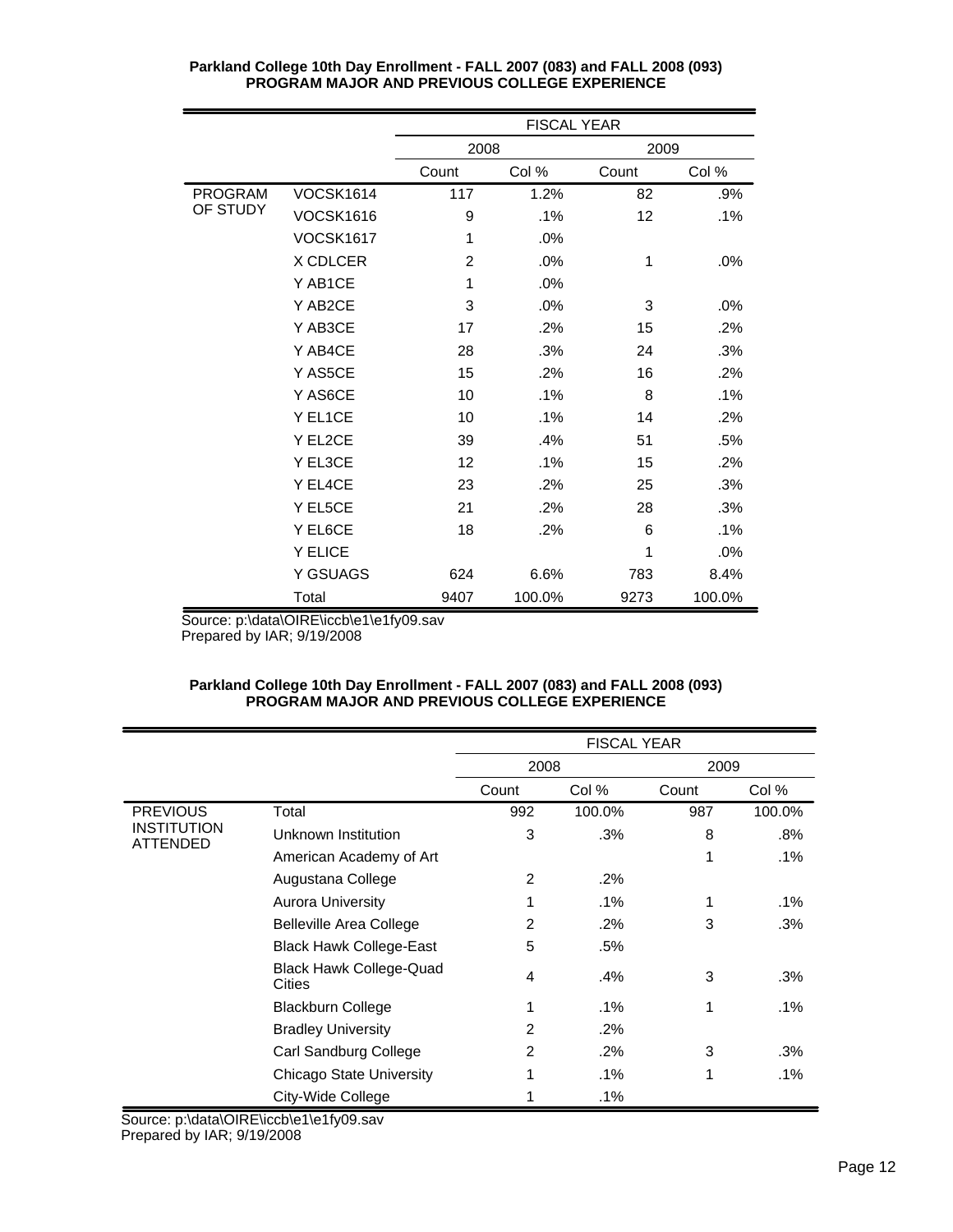|                                       |                                                   | <b>FISCAL YEAR</b> |       |                |       |
|---------------------------------------|---------------------------------------------------|--------------------|-------|----------------|-------|
|                                       |                                                   | 2008<br>2009       |       |                |       |
|                                       |                                                   | Count              | Col % | Count          | Col % |
| <b>PREVIOUS</b>                       | College of DuPage                                 | 9                  | .9%   | 13             | 1.3%  |
| <b>INSTITUTION</b><br><b>ATTENDED</b> | College of Lake County                            | 1                  | .1%   | 9              | .9%   |
|                                       | Columbia College                                  | 5                  | .5%   | 1              | .1%   |
|                                       | Concordia College                                 | $\overline{2}$     | .2%   | 1              | .1%   |
|                                       | Danville Area Comm.<br>College                    | 46                 | 4.6%  | 28             | 2.8%  |
|                                       | <b>DePaul University</b>                          | 1                  | .1%   |                |       |
|                                       | DeVry Institute of<br>Technology - Chicago        |                    |       | 3              | .3%   |
|                                       | DeVry Institute of<br>Technology - Lombard        | 2                  | .2%   |                |       |
|                                       | <b>East-West University</b>                       | $\mathbf{1}$       | .1%   |                |       |
|                                       | <b>Eastern Illinois University</b>                | 29                 | 2.9%  | 20             | 2.0%  |
|                                       | <b>Elgin Community College</b>                    | 3                  | .3%   | 1              | .1%   |
|                                       | <b>Elmhurst College</b>                           | 1                  | .1%   | 1              | .1%   |
|                                       | Eureka College                                    | 5                  | .5%   | 4              | .4%   |
|                                       | Greenville College                                | $\overline{c}$     | .2%   | 2              | .2%   |
|                                       | Harold Washington<br>College (Loop College)       | 4                  | .4%   | 4              | .4%   |
|                                       | Harrington Institute of<br><b>Interior Design</b> |                    |       | 1              | .1%   |
|                                       | Harry S Truman College                            | 1                  | .1%   | $\overline{c}$ | .2%   |
|                                       | <b>Highland Community</b><br>College              | 3                  | .3%   | 1              | .1%   |
|                                       | Illinois Benedictine<br>College                   |                    |       | 1              | .1%   |
|                                       | Illinois Central College                          | 18                 | 1.8%  | 10             | 1.0%  |
|                                       | <b>Illinois College</b>                           |                    |       | 1              | .1%   |
|                                       | Illinois Inst. of Technology                      | $\mathbf{1}$       | .1%   | 1              | .1%   |
|                                       | <b>Illinois State University</b>                  | 30                 | 3.0%  | 23             | 2.3%  |
|                                       | Illinois Valley Comm.<br>College                  | $\overline{7}$     | .7%   | 10             | 1.0%  |
|                                       | Illinois Wesleyan<br>University                   | $\mathbf{1}$       | .1%   | 5              | .5%   |
|                                       | John A. Logan College                             | 4                  | .4%   | 6              | .6%   |
|                                       | John Wood Community<br>College                    | 5                  | .5%   | 3              | .3%   |
|                                       | Joliet Junior College                             | $\overline{7}$     | .7%   | $\overline{7}$ | .7%   |
|                                       | Kankakee Community<br>College                     | 18                 | 1.8%  | 24             | 2.4%  |
|                                       | Kaskaskia College                                 | 1                  | .1%   | 3              | .3%   |
|                                       | Kennedy-King College                              |                    |       | 3              | .3%   |
|                                       | Kishwaukee College                                | $\mathbf{1}$       | .1%   |                |       |
|                                       | Knox College                                      |                    |       | $\overline{2}$ | .2%   |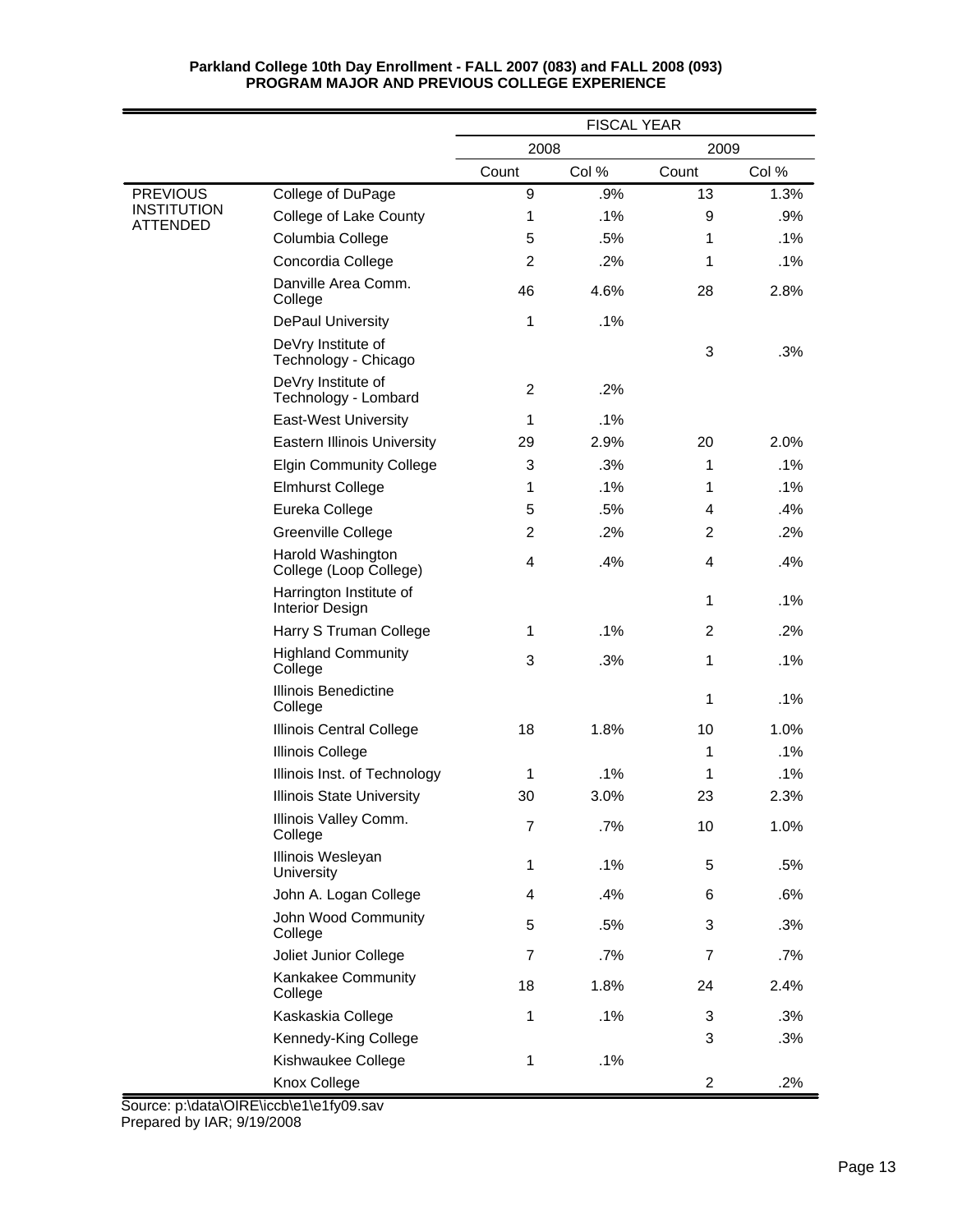|                                |                                         |                | <b>FISCAL YEAR</b> |                |        |
|--------------------------------|-----------------------------------------|----------------|--------------------|----------------|--------|
|                                |                                         | 2008           |                    | 2009           |        |
|                                |                                         | Count          | Col %              | Count          | Col %  |
| <b>PREVIOUS</b>                | Lake Land College                       | 31             | 3.1%               | 41             | 4.2%   |
| <b>INSTITUTION</b><br>ATTENDED | Lewis & Clark Community<br>College      | 1              | .1%                | 3              | .3%    |
|                                | Lewis University                        |                |                    | $\overline{2}$ | .2%    |
|                                | Lincoln Christian College               | 4              | .4%                | 5              | .5%    |
|                                | Lincoln College                         | 8              | .8%                | 5              | .5%    |
|                                | Lincoln Land Comm.<br>College           | 13             | 1.3%               | 20             | 2.0%   |
|                                | <b>Lincoln Trail College</b>            | 2              | .2%                | 2              | .2%    |
|                                | Loyola University of<br>Chicago         | $\mathbf{1}$   | .1%                | 1              | $.1\%$ |
|                                | MacCormac College                       |                |                    | 1              | .1%    |
|                                | MacMurray College                       | $\overline{2}$ | .2%                | 3              | .3%    |
|                                | Malcolm X College                       | 1              | .1%                | 1              | .1%    |
|                                | <b>McHenry County College</b>           | 6              | .6%                | 5              | .5%    |
|                                | McKendree College                       |                |                    | 1              | .1%    |
|                                | <b>Millikin University</b>              | $\overline{7}$ | .7%                | 10             | 1.0%   |
|                                | Monmouth College                        | 1              | .1%                |                |        |
|                                | Moraine Valley Comm.<br>College         | 3              | .3%                | $\overline{7}$ | .7%    |
|                                | Morton College                          | 3              | .3%                | 1              | $.1\%$ |
|                                | North Park Coll. & Theol.<br>Seminary   |                |                    | $\overline{2}$ | .2%    |
|                                | Northeastern Illinois<br>University     | 4              | .4%                | 6              | .6%    |
|                                | Northern Illinois University            | 9              | .9%                | 5              | .5%    |
|                                | Northwestern University                 | 1              | .1%                | 1              | $.1\%$ |
|                                | Oakton Community<br>College             | 7              | .7%                | 6              | .6%    |
|                                | Olive-Harvey College                    | 1              | .1%                | 1              | .1%    |
|                                | Olivet Nazarene College                 | 1              | .1%                | 1              | .1%    |
|                                | <b>Olney Central College</b>            | $\overline{2}$ | .2%                |                |        |
|                                | Prairie State College                   | $\overline{7}$ | .7%                | 5              | .5%    |
|                                | Quincy College                          |                |                    | 1              | .1%    |
|                                | Rend Lake College                       | $\overline{c}$ | .2%                | 1              | .1%    |
|                                | Richard J. Daley College                | $\overline{c}$ | .2%                | 2              | .2%    |
|                                | <b>Richland Community</b><br>College    | 19             | 1.9%               | 19             | 1.9%   |
|                                | <b>Robert Morris College</b>            | $\mathbf{1}$   | .1%                |                |        |
|                                | <b>Rock Valley College</b>              | 5              | .5%                | 4              | .4%    |
|                                | Rosary College                          |                |                    | $\overline{2}$ | .2%    |
|                                | <b>Sauk Valley Community</b><br>College |                |                    | 4              | .4%    |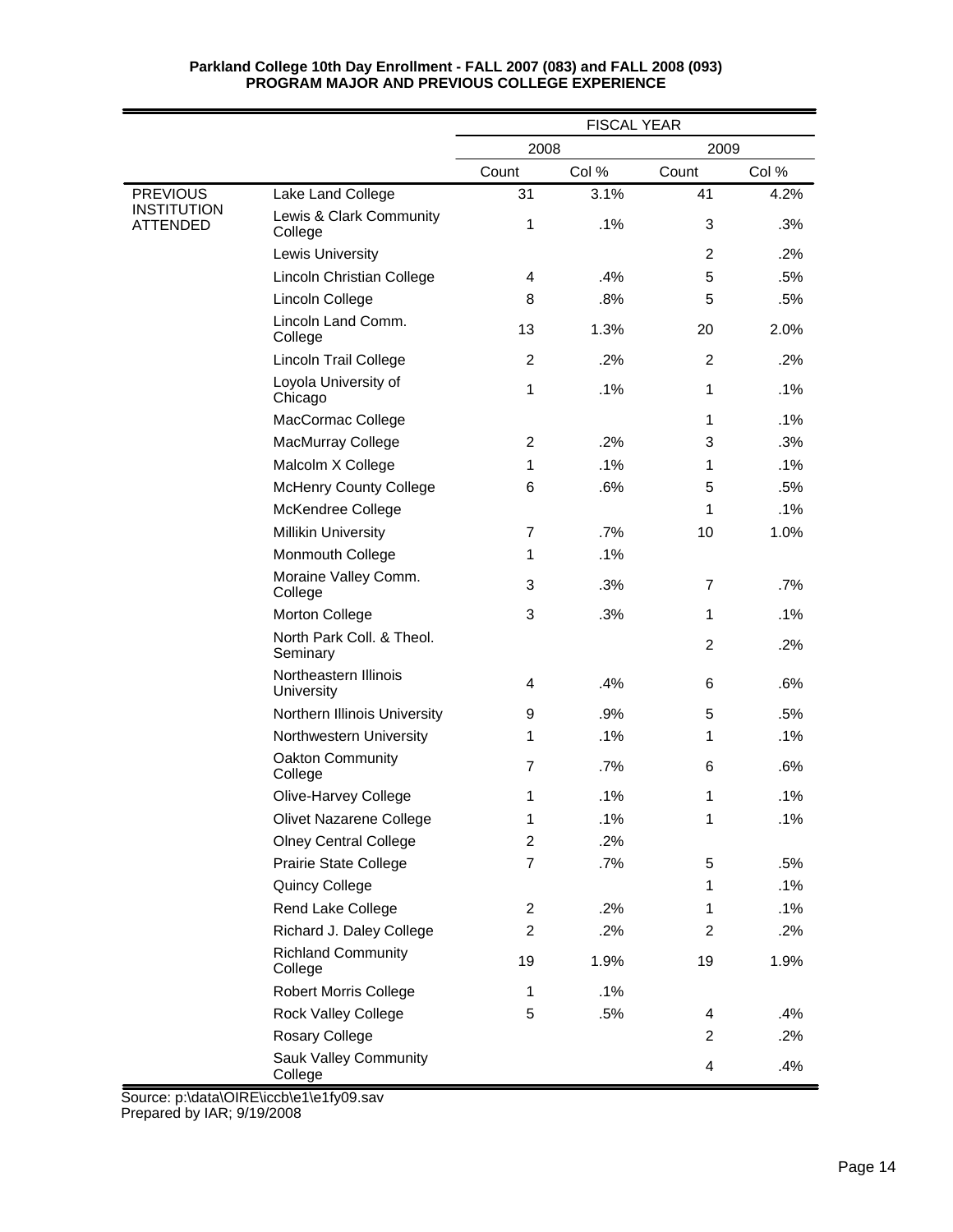|                                       |                                                                 | <b>FISCAL YEAR</b> |        |              |        |
|---------------------------------------|-----------------------------------------------------------------|--------------------|--------|--------------|--------|
|                                       |                                                                 | 2008<br>2009       |        |              |        |
|                                       |                                                                 | Count              | Col %  | Count        | Col %  |
| <b>PREVIOUS</b><br><b>INSTITUTION</b> | School of the Art Institute<br>of Chi                           | 3                  | .3%    | 1            | $.1\%$ |
| ATTENDED                              | <b>Shawnee Community</b><br>College                             | 1                  | $.1\%$ | 1            | $.1\%$ |
|                                       | SIU Carbondale                                                  | 21                 | 2.1%   | 23           | 2.3%   |
|                                       | <b>SIU Edwardsville</b>                                         | 4                  | .4%    | 4            | .4%    |
|                                       | South Suburban College<br>of Cook County (Thornton<br>Community | 9                  | .9%    | 5            | .5%    |
|                                       | Southeastern Illinois<br>College                                |                    |        | $\mathbf{1}$ | $.1\%$ |
|                                       | Spoon River College                                             | $\overline{4}$     | .4%    | 2            | .2%    |
|                                       | Springfield College in<br><b>Illinois</b>                       | $\overline{2}$     | .2%    | 1            | .1%    |
|                                       | St. Xavier College                                              | 1                  | $.1\%$ |              |        |
|                                       | <b>Trinity College</b>                                          | 1                  | .1%    | 1            | $.1\%$ |
|                                       | <b>Triton College</b>                                           | 2                  | .2%    | 4            | .4%    |
|                                       | U of I - Chicago                                                | 4                  | .4%    | 6            | .6%    |
|                                       | U of I - Springfield<br>(Sangamon State<br>University)          | $\overline{7}$     | .7%    | 1            | .1%    |
|                                       | U of I - Urbana                                                 | 266                | 26.8%  | 232          | 23.5%  |
|                                       | University of Chicago                                           | 1                  | .1%    | 1            | .1%    |
|                                       | <b>Waubonsee Community</b><br>College                           | 3                  | .3%    | 2            | .2%    |
|                                       | <b>Western Illinois University</b>                              | 7                  | .7%    | 3            | .3%    |
|                                       | <b>Wilbur Wright College</b>                                    | 2                  | .2%    | 2            | $.2\%$ |
|                                       | <b>William Rainey Harper</b><br>College                         | 6                  | .6%    | 10           | 1.0%   |
|                                       | Out of State Institution                                        | 272                | 27.4%  | 308          | 31.2%  |
| TYPE OF                               | Unknown Institution Type                                        | 275                | 27.7%  | 316          | 32.0%  |
| <b>INSTITUTION</b><br>ATTENDED        | <b>Private Junior Colleges</b>                                  | 11                 | 1.1%   | 7            | .7%    |
|                                       | Private Universities/Co                                         | 50                 | 5.0%   | 58           | 5.9%   |
|                                       | <b>Public Community Colleg</b>                                  | 274                | 27.6%  | 282          | 28.6%  |
|                                       | <b>Public Universities</b>                                      | 382                | 38.5%  | 324          | 32.8%  |
|                                       | Total                                                           | 992                | 100.0% | 987          | 100.0% |